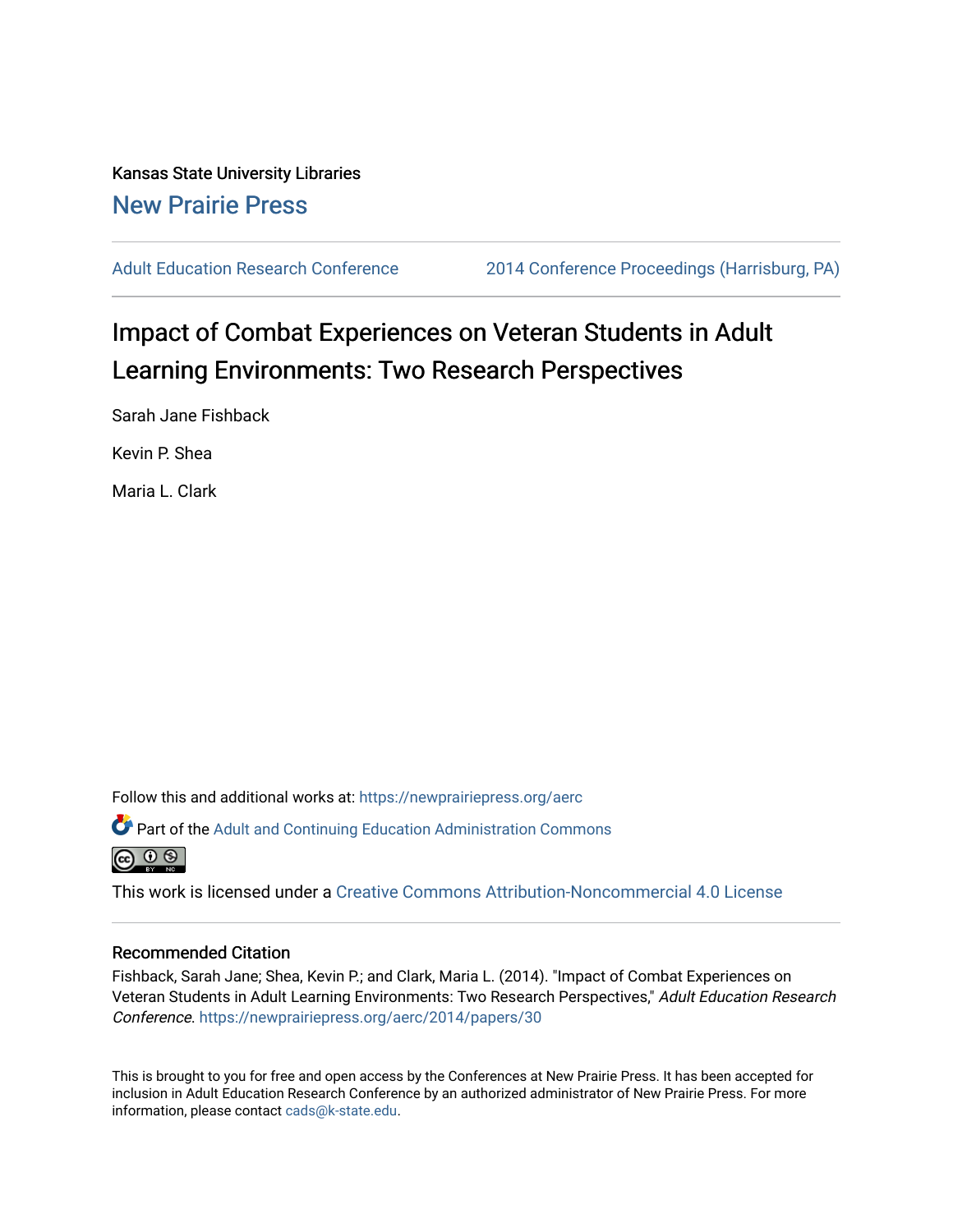# **Impact of Combat Experiences on Veteran Students in Adult Learning Environments: Two Research Perspectives**

Dr. Sarah Jane Fishback Kansas State University

Dr. Kevin P. Shea U.S. Army Command and General Staff College

Dr. Maria L. Clark U.S. Army Command and General Staff College

**Abstract**: Multiple combat tours have impacts on combat veteran students performance in the adult education classroom. This paper reports the results from research that details challenges such students face.

The stress of multiple combat tours has created a combat tested but combat weary Army (Ricks, 2009; Shea, 2010). While the impact of combat on soldiers has been studied over the past few years, little research has focused on the impact of cumulative combat stress in a learning environment. Over 2.2 million U.S. service members have been deployed to either Iraq or Afghanistan (Belasco, 2009). Many have been deployed up to four times, which increased the incidence of combat stress. While most have coped with combat stress, many return home with problems (Moore & Penk, 2011). A Rand study (2008) showed approximately 300,000 veterans suffer symptoms of PTSD, major depression or traumatic brain injury. Additionally the study found correlations between combat experiences and mental health issues. The American Council on Education (2012), has indicated over 2 million student veterans will attend post-secondary institutions in the near future. Veterans Benefits Administration (2012) reported 1,146,276 Global War on Terrorism veterans received education benefits for participating in some sort of adult education since September 11, 2001. Two doctoral dissertations examined the effects of multiple combat tours on the learning of majors attending the Army's Command and General Staff College (CGSC). Focused on the academic skills that a mid-level Army major needs to serve successfully as an officer, Command and General Staff College (CGSC) is an accredited institution of higher learning. While the population examined in this study might appear unique, research conclusions of these studies reflect findings in other research on the impact of combat and may apply to the general student veteran population. The theoretical framework for this research included research conducted by a group of Army psychiatrists led by Charles Hoge (Hoge, Castro, Messer, McGurk, Cotting, &Koffman, 2004; Hoge, Auchterlonie & Milliken, 2006; and Hoge, 2010), and the RAND Study (2008).

# **Combat Effects in the Classroom: A case study**

The first research project, (Shea, 2010), a qualitative case study examined effects of combatrelated stress on the learning experiences of 11 purposefully selected Army majors attending CGSC. The case study also included interviews with Army staff, CGSC faculty and medical personnel at Fort Leavenworth, where CGSC is located. Average age of the students was 35.9 with an average time in service of 12.3 years. Students averaged three combat deployments, with 23 total months of deployment. Six of the eleven would deploy again within six months of graduation. Five themes emerged as factors that impacted CGSC participants' ability to learn: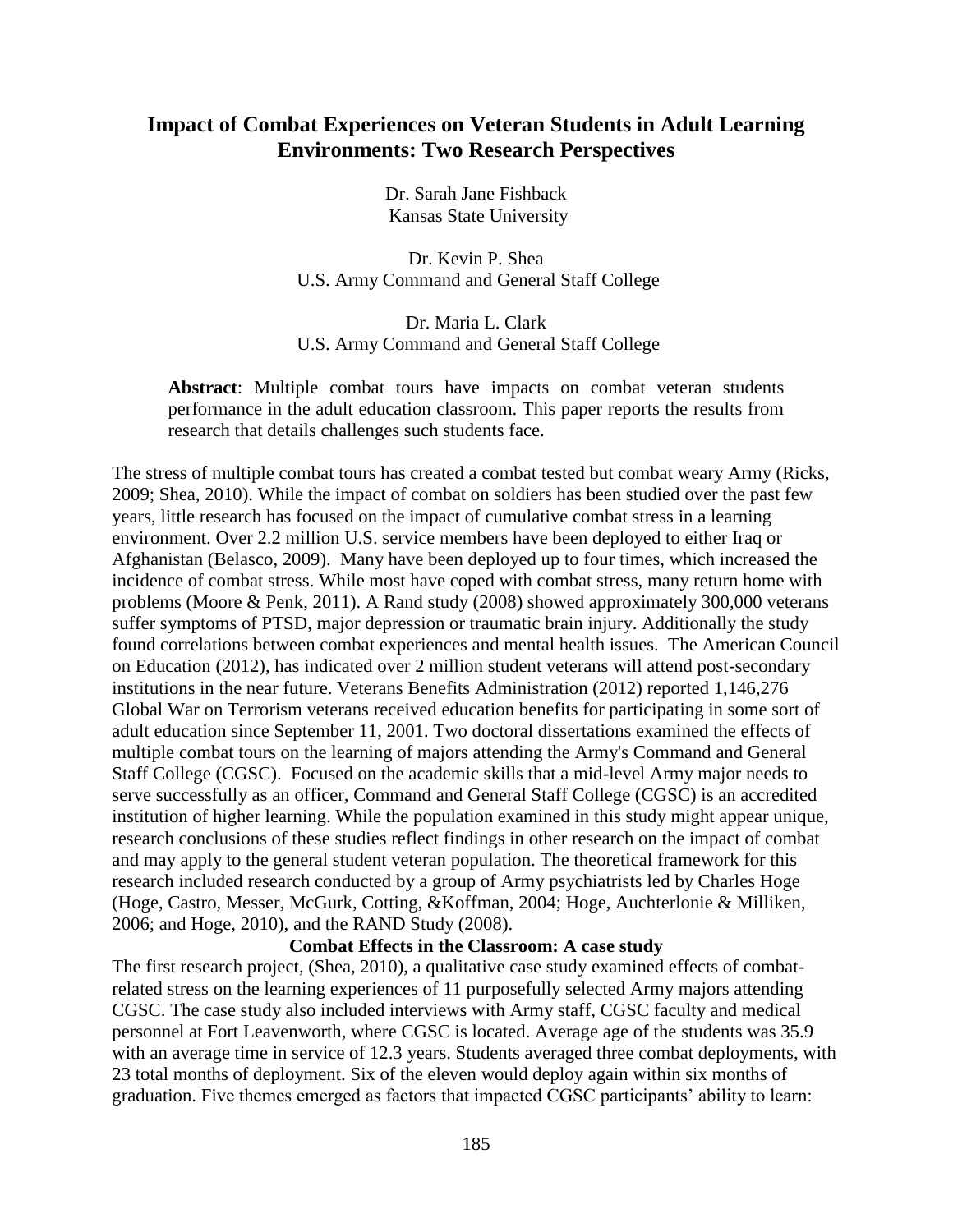academic stress, sleeplessness and lack of concentration, flashbacks, alcohol usage, and dual enrollment.

# **Academic Stress**

Academic stress impacts many returning adult students, but in CGSC students was exacerbated by a recent move, family reintegration, lingering effects of combat and fear of academic failure leading to separation from the Army. Major A stated, "I hadn't written a paper in years… you've got to get your head back and thinking the right way academically, and reading and citing stuff and the proper way to format things. Dr. Peter, a psychologist, echoed his statement, "I know a lot of guys come here, they report academic stress, they haven't been in an academic setting for a long time, and their academic skills are rusty, and maybe they had a tough time when they were in college anyway…and so these are the guys that have the high stress."

# **Sleeplessness/Concentration**

Sleeplessness led to memory and concentration issues both in the classroom and when attempting to learn at home. The Army Physical Fitness Research Institute at Fort Leavenworth surveyed 747 CGSC students and found that 65.1% reported sleep problems (Diggs, G., (2010). Students spoke about waking up in the middle of the night and not being able to return to sleep. They had difficulty adjusting their sleep patterns because of changes in eating habits, sleeping conditions, living and operating conditions and daily routines. Dr. Peter made the following observation about sleep. "I see a lot of, a lot of sleep difficulties, a lot of sleep difficulties…and in some ways the guy's sleep just hasn't reset yet."

#### **Flashbacks**

Flashbacks could not be predicted and could occur at any time triggered by a variety of factors. One major spoke about mentally being back in Afghanistan for up to 20 minutes or more of class time, and that it was not an isolated 'visit.' Bill, a CGSC faculty member, described "Last year I showed a video clip from *Saving Private Ryan*. He (the student) became so emotionally distraught; that he had to leave the classroom. Bill went to check on this student and asked if he was OK, the student replied, "Sir, I can't watch stuff like that, I had a kid (Soldier) die in my arms four years ago. I don't do those kinds of movies' anymore." Major E had a parallel experience based on the loss of a Soldier in her unit, who as she said, "basically died in my arms" during one of her three IED incidents. "I know we had at least one video of an IED strike in a vehicle, and it kind of made me shut down for the remainder of the day.

# **Alcohol Usage**

Seven students reported an increase in alcohol usage on their return from theater. Major B said he drank more after returning from his fourth deployment, in order to forget. Serving as the escort officer for a deceased Soldier, "Probably hurt me the most when I went to his funeral and I saw his dad who was a retired Marine pick up his ashes and put them in the internment, and it just hit me like a ton of bricks. You know what if it was me up there putting my son into that thing, and shutting the door." Major E said she, "was using alcohol, to try to get to sleep which is not necessarily-I understand it's a depressant…It's not a great idea, but it's a technique and it does not require a prescription, and you don't have to talk to anybody. Finally, Dr. Ted the Army psychiatrist, said, "substance abuse which is certainly quite common in people with PTSD or PTSD sort of symptoms…A lot of people if they're having trouble sleeping, the bottle will be one of the places they'll go, and if they're on edge all the time, if they're irritable, a lot of Soldiers, especially junior Soldiers, will turn to drinking."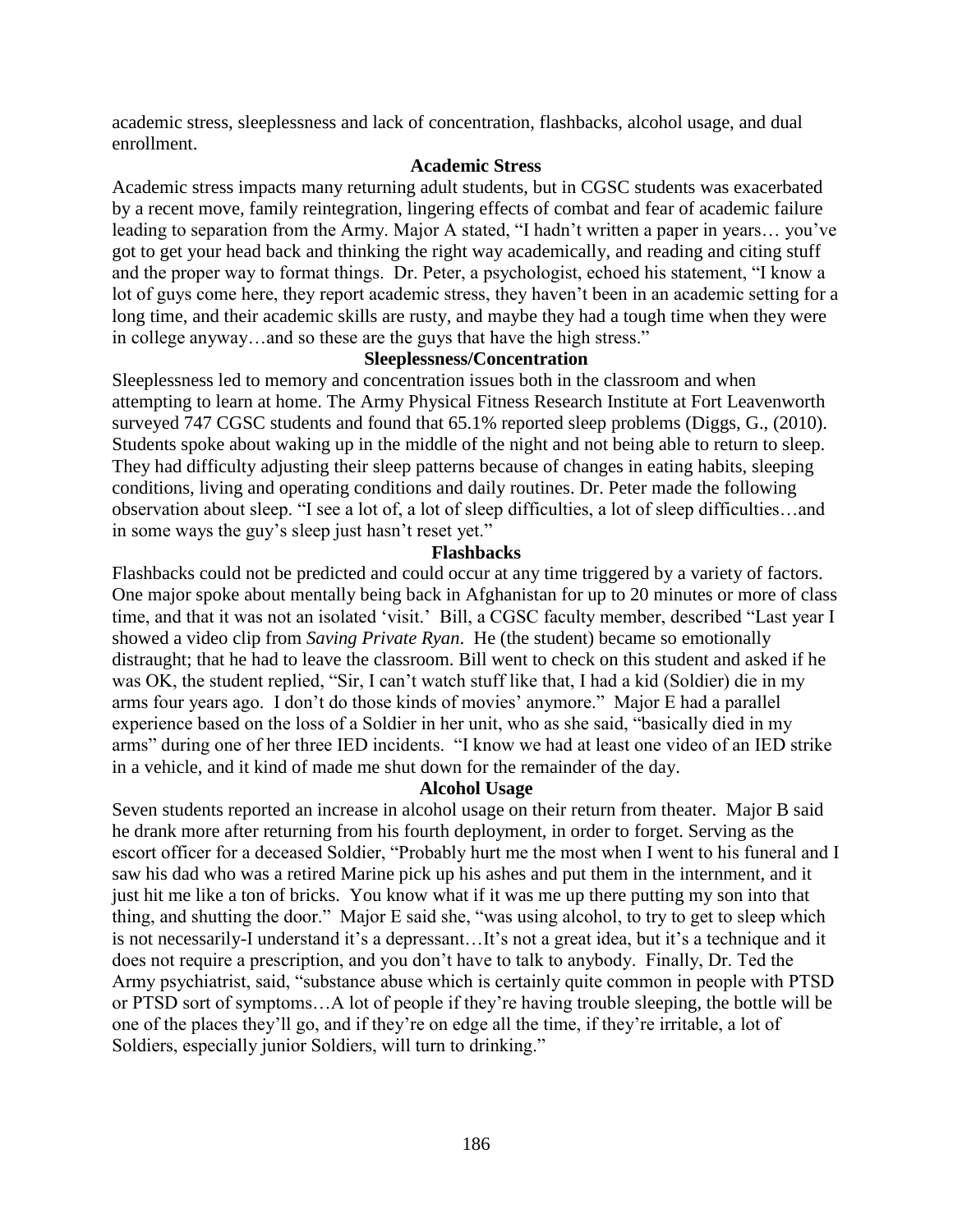#### **Dual Enrollment**

Dual enrollment at CGSC, pursuing a master's degree while attending CGSC, added to academic and marital stress. Major C said, "I mean we've had arguments at home. You come home and you start reading books for XX University whoever, and writing stuff on the paper for XX University. Major F offered some insight when he said, "If the combat related stress makes your home life, personal relationships more difficult, and argument prone that will negatively impact learning." Another student, Major D said, "The work load quickly overwhelmed me. During this time, my wife was pregnant. She was having a difficult time, she experienced severe nausea her entire pregnancy...stress from the schoolwork coupled with her sickness strained our marriage. On average, I would sleep two hours a night. I was very irritable and I stopped doing physical training which made me more irritable."

#### **The Brain, Stress, and Memories**

Soldiers face many stressors in their lives and prolonged stress or chronic stress can have a deleterious long term effect on cognitive ability, and the capacity to remember and recall information. A clinical study measured the effects of stress on cognition of 184 Special Operations Soldiers attending survival school. In this study, the 184 Soldiers were randomized into one of three assessment groups. The ability of the stress group to copy and recall was significantly impaired in comparison to the pre-stress and control group. This clinical study concluded that the stress exposure of these Soldiers impaired their visual-spatial ability and working memory (Morgan, Doran, Steffian, Hazlett & Southwick, 2006). Prolonged exposure to stress or chronic stress increases the risk to cognitive, emotional, or physical illness.

#### **Combat Effects in the Classroom (2013) Survey Study**

The second study, a survey research model which had seven focus areas: 1) Demographics; 2) Combat Experience Types; 3) Classroom Effects; 4) Effects on Assignments, Reading, and Memory; 5) Coping and Recovery Time; 6) Overall Effects; and 7) Informing Educators – an open-ended opportunity for participants to provide recommendations. Surveys created by Hoge, et al (2004), and RAND (2008) served as the foundation of the survey instrument with additional questions added to solicit responses on learning. The overall survey received a .888 Cronbach's Alpha for reliability (Clark, 2014). Surveys were sent to 990 CGSC students. 235 students fully completed the survey for a 24 percent response rate with a confidence level of 95 percent with a margin of error of  $\pm 6$  percent.

#### **Combat Experience Types**

Eighty-five percent had experienced a nearby explosion that could be physically felt, 63 percent had experienced one or more Improvised Explosive Devise (IED) explosions. Seeing human remains was reported by 77 percent and smelling decomposing bodies was reported by 55 percent while 44 percent had to handle or uncover human remains. Sixty three percent had been attacked or ambushed and 55 percent witnessed a friend become a casualty. Some witnessed the loss of several friends. Fifteen percent were wounded and 37 percent reported being responsible for a death. The RAND (2008) study found that "an individual who experienced five of the listed traumas is at more than 4 times the risk for both PTSD and depression relative to someone who experienced none of these traumas but who is otherwise similar in age, gender, rank, ethnicity, branch or Service, deployment length, etc." (p. 101). This study found that ninety five percent of all participants had at least one combat experience type, while 86 percent experienced five or more combat traumas, 39 percent had eight combat experiences, four officers had a combination of fourteen experiences, and one individual had fifteen of the sixteen combat experience types.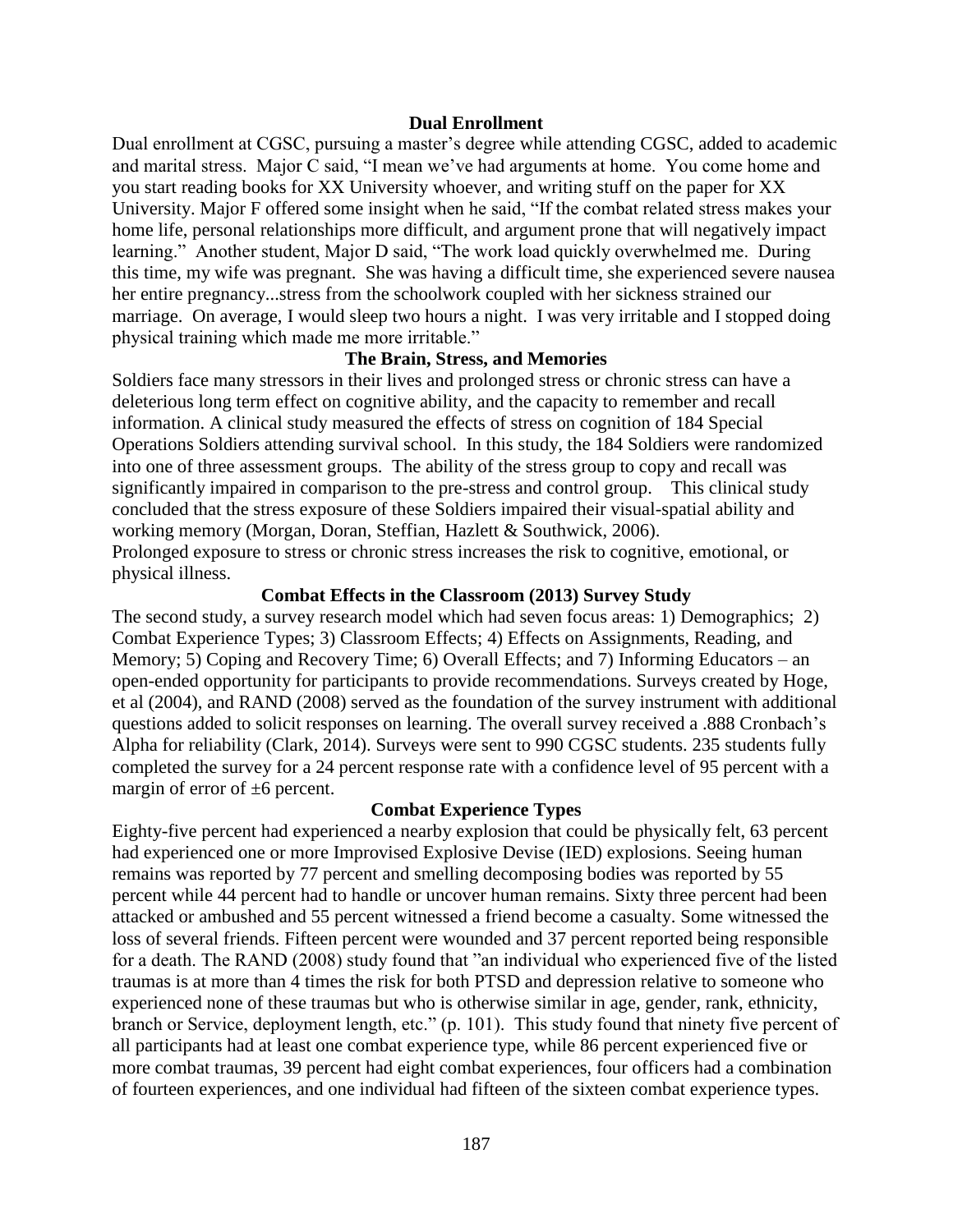Vaterling et al. (2010) found that higher levels of stress during deployment resulted in greater increases in PTSD symptom severity after deployment.

#### **Classroom Effects**

Participants reported adverse reactions in class to include anger, irritability, alienation, and emotional numbness. Descriptions of disturbing combat memories, being easily distracted, hypervigilance and being tired were common among participants.

# **Effects on Assignments, Reading, and Memory**

Inability to complete assignments and concentrate on reading were difficulties experienced by these combat experienced students. Eighty-three percent had to read information more than once and believed their combat experience negatively affected their ability to remember what they read. They had difficulty remembering what was taught in class as well. Nearly half of them forgot when assignments were due and had difficulty remembering how to complete the assignment. Their concentration was disrupted by intrusive combat memories and anxiety. Twenty nine percent agreed that "Though I know what to do, I can't seem to do it."

# **Coping and Recovery Time**

Officers have developed multiple coping skills, yet some acknowledge it is difficult at times and some days are better than others. Some officers may need more than a few minutes and some events may take longer to recover from. Some will not be able to return to normal within a short period of time and may need more than a day. Twenty percent claimed, "Sometimes I feel like I will never be normal again." As one officer pointed out, "What is normal? This is the new normal"

#### **Overall Effects**

Seventy four percent agreed that "combat has changed the way I view the world" and 72 percent agreed "I am a different person than I was prior to combat." More than half believe their deployments increased personal stress levels and 32 percent believe their combat experience changed the way they learned, and eleven percent marked "my combat experiences now interfere with my participation in education." Flashbacks were reported by 32 percent of participants and 25 percent described getting angry about what happened during combat. Some have difficulty moving on with life and feel they can't relax anymore while 23 percent claimed "there are times when it feels like I am watching my life from the inside rather than fully participating in it."

**Open-Ended Question: If there are other effects not mentioned, please share them.** Some officers reported memory difficulties, such as "I am suffering from short term memory loss and sometimes I enter class and for a moment I don't know where I am" and "personally dealing with memory issues brought on by concussions." One individual wrote, "Not sure if my memory trouble is tied to my combat experience, but my memory and concentration ...have changed since (first deployment)." One individual says, "My mind will block out information when I get stressed. I can't stop forgetting." One stated, "I'm definitely less disciplined than I used to be… It's often almost like I've developed ADD…" Three officers mentioned issues such as "Cannot concentrate during lectures or when someone is speaking directly at me."

#### **Informing Educators**

The majority of participants cautioned educators to avoid overgeneralization and consider each student based on their specific experiences and needs, Factors to keep in mind; realizing the threshold for frustration is lower after war and discussions regarding ethics, death, or the requirement to talk about their combat experiences may incite personal emotions. Attitudes of people with no combat experience can trigger hostility. Additionally, it is important to realize that there are good days and bad days; more breaks may be needed to help them get through the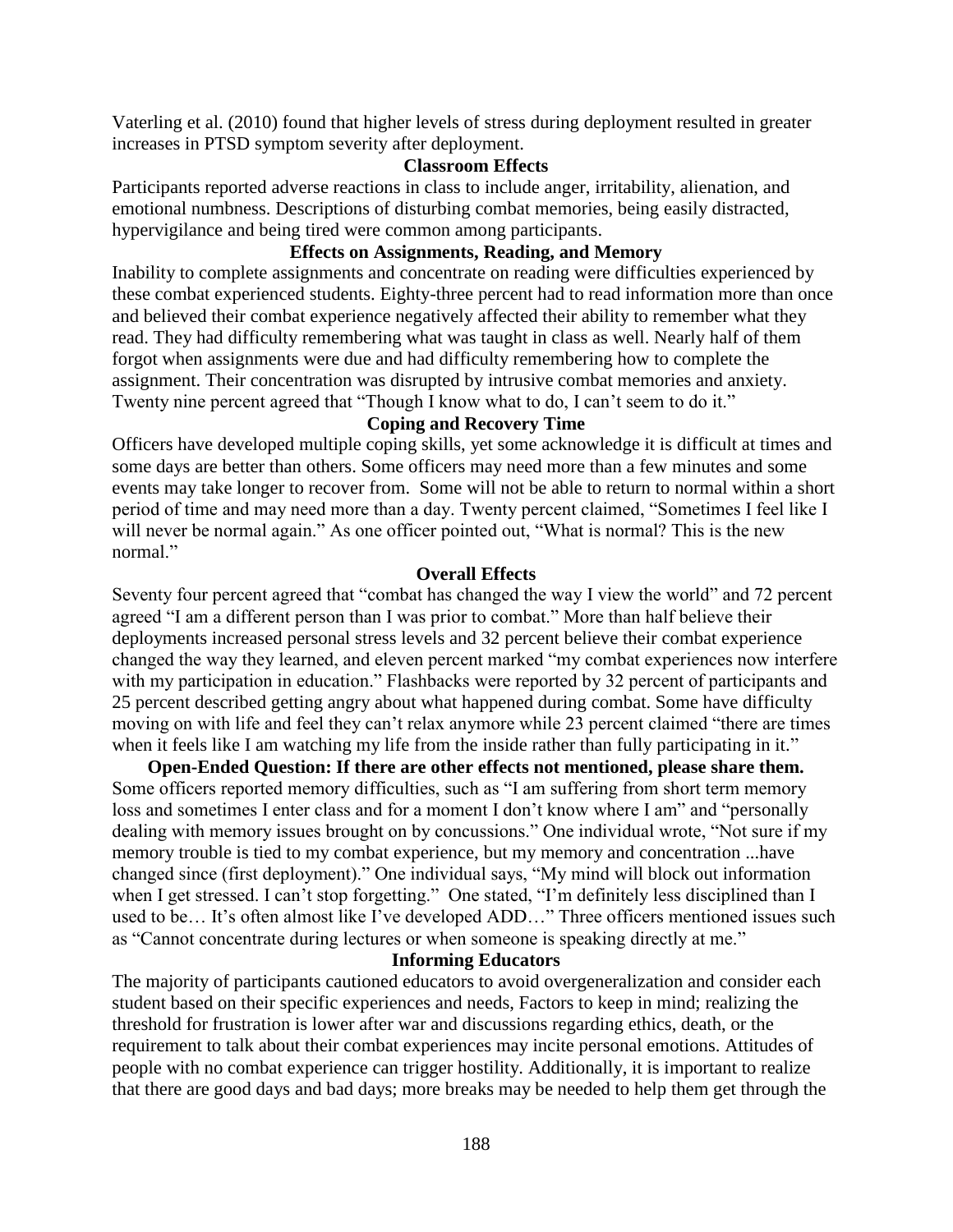bad days. It is helpful "to get the opportunity to walk out of class during a difficult subject" but it is helpful to provide a new direction for class removing the situation causing the trigger. Some students cautioned educators not to treat the combat experienced veterans like victims and instead hold them accountable for clear expectations. Several students mentioned a writing assignment that allows them to speak about their experiences would be helpful. This is consistent with Shay's (2003) discussion regarding narrative as a strategy for expressing those experiences that must be dealt with in the healing process. Many students also spoke of the positive effects of their combat experiences, "teach one the value of life and specifically the value of time. Their combat experiences shaped them and their worldview is positive. "In addition to increasing the diversity desirable in any student body, the veteran population brings a rich and unique set of experiences to the classroom" (Hermann et al., 2009, p. 174).

# **Conclusion**

Educators are on the front lines of post-secondary institutions and can serve as a link to campus services (Shea & Fishback, 2012). Veterans' success will depend on their transition into the campus community. Educators can assist with the integration of these veterans into their classrooms. When they begin entering the academic world, whether it is at a full-time school in a college setting, a vocational school, or an occupational institute, they will bring memories with them. They will also bring into the classroom the stresses caused by those memories. Schools need to be prepared to recognize this and to have a plan for dealing with it through some form of outreach or counseling or the formation of supportive veterans' groups.

#### **References**

- American Council on Education (2012, March). ACE launches online toolkit for institutions serving veterans. Retrieved from http://ww.acenet.edu/AM/Template.cfm
- Belasco, A. (2009, July 2). Troop Levels in the Afghan and Iraq Wars, FY2001-FY2012: Cost and Other Potential Issues. Congressional Research Service 7-5700. Washington, DC.
- Clark, M.L. (2014). *Out of combat and into the classroom: How combat experiences affect combat veteran students in adult learning environments*. (Unpublished doctoral dissertation) Kansas State University, Manhattan, KS.
- Diggs, G. LTC, US Army. (2010, July 22). *APFRI overview & assessment orientation.*  Presentation available through US Army Physical Fitness Research Institute, Combined Arms Center (CAC), Fort Leavenworth, KS.
- Herrmann, D., Hopkins, C., Wilson, R. B., & Allen, B. (2009). Educating veterans in the 21st century. www.booksurge.com: *Booksurge*.
- Hoge, C. W. (2010). *Once a warrior always a warrior: Navigating the transition from combat to home including combat stress, PTSD, and mTBI*. Guilford, CT: Globe Pequot Press.
- Hoge, C. W., Castro, C. A., Messer, S. C., McGurk, D., Cotting, D. L., & Koffman, R. L. (2004).
- Combat duty in Iraq and Afghanistan, mental health problems and barriers to care. *New England Journal of Medicine.* 351, 13-22.
- Hoge, C. W., Auchterlonie, J. L., & Milliken C. S. (2006). Mental health problems, use of mental health services and attrition from military service after returning from deployment to Iraq or Afghanistan. *Journal of the American Medical Association.* 295, 1023-1032.
- Moore, B.A. & Penk, W.E. (2011). *Treating PTSD in military personnel: A clinical handbook*. New York, NY: Guilford Press.
- Morgan, C. A., [Doran, A. P., Steffian, G.](http://www.refworks.com/Refworks/~0~), Hazlett, G., & Southwick, S. M. (2006). Stressinduced deficits in working memory and visuo-constructive abilities in special operations soldiers. *[Biological Psychiatry,](http://www.refworks.com/Refworks/~2~)* 60, 722-729.